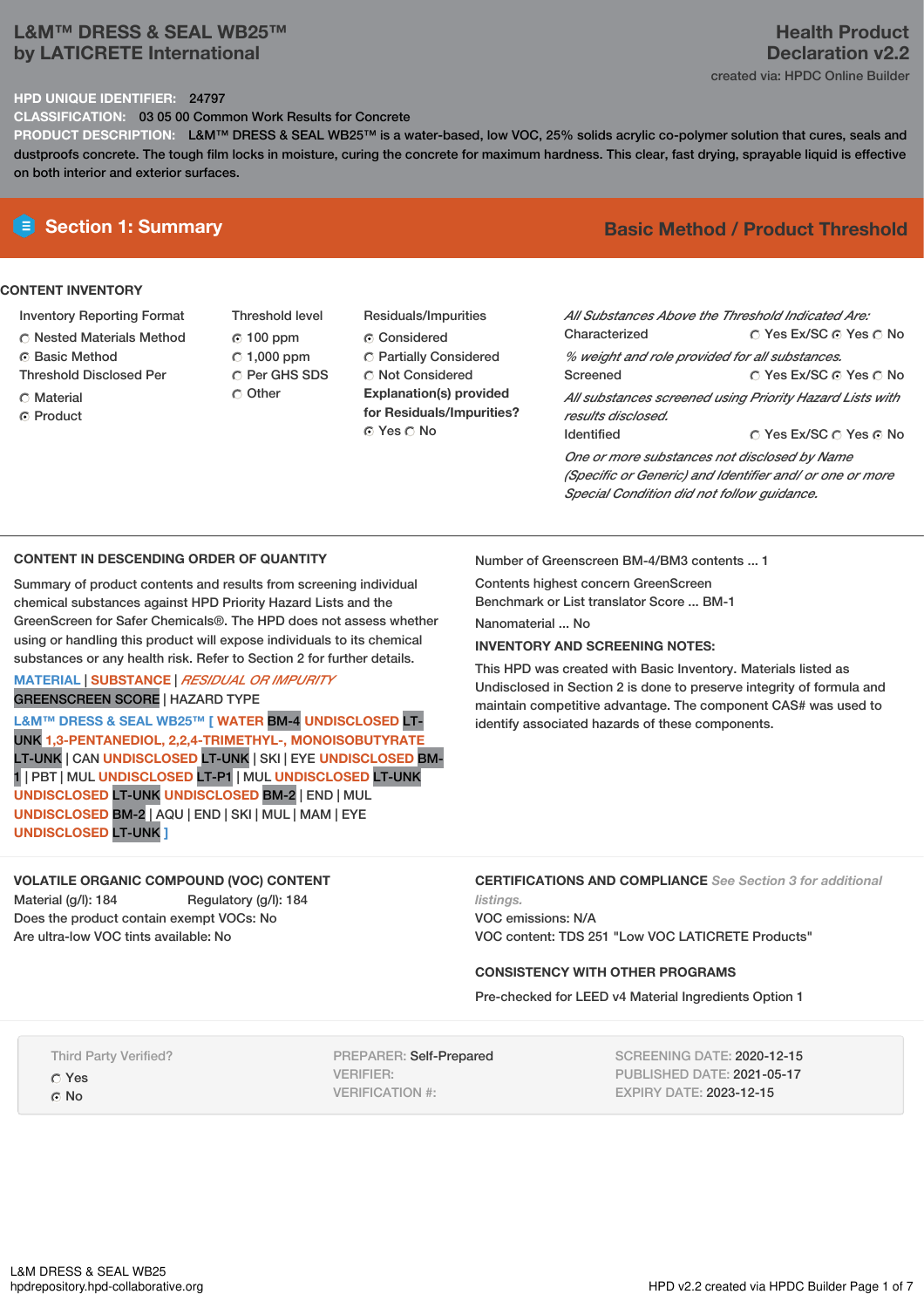This section lists contents in a product based on specific threshold(s) and reports detailed health information including hazards. This HPD uses the *inventory method indicated above, which is one of three possible methods:*

- *Basic Inventory method with Product-level threshold.*
- *Nested Material Inventory method with Product-level threshold*
- *Nested Material Inventory method with individual Material-level thresholds*

Definitions and requirements for the three inventory methods and requirements for each data field can be found in the HPD Open Standard version *2.2, available on the HPDC website at: [www.hpd-collaborative.org/hpd-2-2-standard](https://www.hpd-collaborative.org/hpd-2-2-standard)*

| L&M™ DRESS & SEAL WB25™                                      |                                                                                                                                    |                 |                 |                                                                                                         |  |  |
|--------------------------------------------------------------|------------------------------------------------------------------------------------------------------------------------------------|-----------------|-----------------|---------------------------------------------------------------------------------------------------------|--|--|
| PRODUCT THRESHOLD: 100 ppm                                   | RESIDUALS AND IMPURITIES CONSIDERED: Yes                                                                                           |                 |                 |                                                                                                         |  |  |
| potentially greater than 100 ppm.                            | RESIDUALS AND IMPURITIES NOTES: Residuals and impurities are measured by quantitative methods and are only displayed when they are |                 |                 |                                                                                                         |  |  |
|                                                              | OTHER PRODUCT NOTES: See SDS at https://laticrete.com for occupational exposure information.                                       |                 |                 |                                                                                                         |  |  |
| <b>WATER</b>                                                 |                                                                                                                                    |                 |                 | ID: 7732-18-5                                                                                           |  |  |
|                                                              | HAZARD SCREENING METHOD: Pharos Chemical and Materials Library HAZARD SCREENING DATE: 2020-12-16 2:17:17                           |                 |                 |                                                                                                         |  |  |
| $\%$ : 66.0000 - 74.0000                                     | <b>GS: BM-4</b>                                                                                                                    | <b>RC: None</b> | NANO: No        | <b>SUBSTANCE ROLE: Diluent</b>                                                                          |  |  |
| <b>HAZARD TYPE</b>                                           | <b>AGENCY AND LIST TITLES</b>                                                                                                      |                 | <b>WARNINGS</b> |                                                                                                         |  |  |
| None found                                                   |                                                                                                                                    |                 |                 | No warnings found on HPD Priority Hazard Lists                                                          |  |  |
|                                                              | SUBSTANCE NOTES: The amount of this component may vary based on the plant of manufacture.                                          |                 |                 |                                                                                                         |  |  |
|                                                              |                                                                                                                                    |                 |                 |                                                                                                         |  |  |
| <b>UNDISCLOSED</b>                                           |                                                                                                                                    |                 |                 | <b>ID: Undisclosed</b>                                                                                  |  |  |
|                                                              | HAZARD SCREENING METHOD: Pharos Chemical and Materials Library HAZARD SCREENING DATE: 2020-12-16 2:17:17                           |                 |                 |                                                                                                         |  |  |
| %: $18,0000 - 28,0000$                                       | <b>GS: LT-UNK</b>                                                                                                                  | <b>RC: None</b> | NANO: No        | <b>SUBSTANCE ROLE: Coating</b>                                                                          |  |  |
| <b>HAZARD TYPE</b>                                           | <b>AGENCY AND LIST TITLES</b>                                                                                                      |                 | <b>WARNINGS</b> |                                                                                                         |  |  |
| No warnings found on HPD Priority Hazard Lists<br>None found |                                                                                                                                    |                 |                 |                                                                                                         |  |  |
|                                                              | SUBSTANCE NOTES: The amount of this component may vary based on the plant of manufacture. This product is shown as undisclosed to  |                 |                 |                                                                                                         |  |  |
|                                                              | preserve integrity of formula and maintain competitive advantage. The component CAS# was used to identify associated hazards.      |                 |                 |                                                                                                         |  |  |
|                                                              |                                                                                                                                    |                 |                 |                                                                                                         |  |  |
| 1,3-PENTANEDIOL, 2,2,4-TRIMETHYL-, MONOISOBUTYRATE           |                                                                                                                                    |                 |                 | ID: 25265-77-4                                                                                          |  |  |
|                                                              | HAZARD SCREENING METHOD: Pharos Chemical and Materials Library                                                                     |                 |                 | HAZARD SCREENING DATE: 2020-12-16 2:17:17                                                               |  |  |
| $\%$ : 4.0000 - 6.0000                                       | <b>GS: LT-UNK</b>                                                                                                                  | <b>RC: None</b> | NANO: No        | <b>SUBSTANCE ROLE: Coalescent</b>                                                                       |  |  |
| <b>HAZARD TYPE</b>                                           | <b>AGENCY AND LIST TITLES</b>                                                                                                      |                 | <b>WARNINGS</b> |                                                                                                         |  |  |
| <b>CAN</b>                                                   | <b>MAK</b>                                                                                                                         |                 |                 | Carcinogen Group 3A - Evidence of carcinogenic effects<br>but not sufficient to establish MAK/BAT value |  |  |
|                                                              | SUBSTANCE NOTES: The amount of this component may vary based on the plant of manufacture.                                          |                 |                 |                                                                                                         |  |  |
|                                                              |                                                                                                                                    |                 |                 |                                                                                                         |  |  |
| <b>UNDISCLOSED</b>                                           |                                                                                                                                    |                 |                 | ID: Undisclosed                                                                                         |  |  |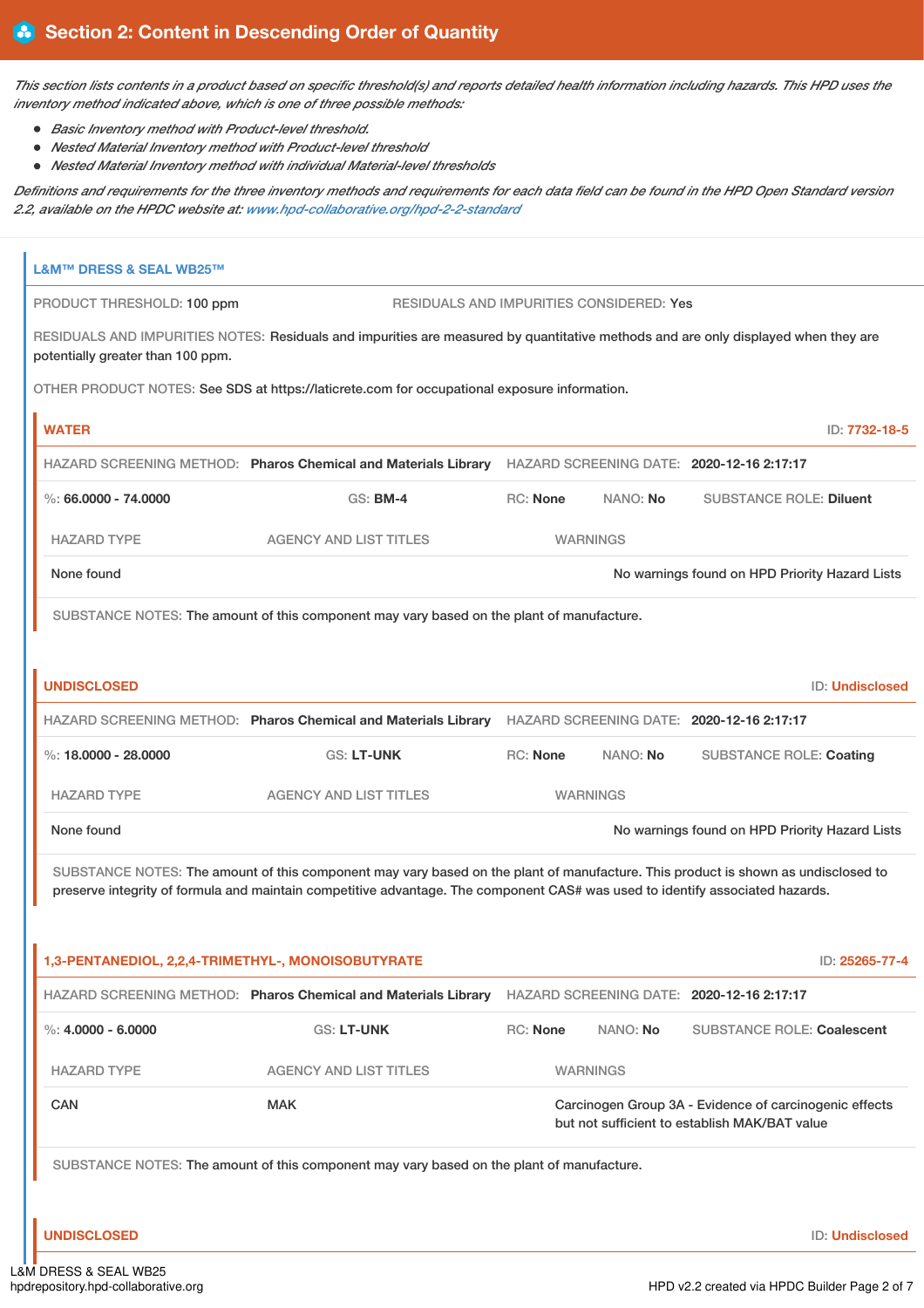|                        | HAZARD SCREENING METHOD: Pharos Chemical and Materials Library |                 |                                      | HAZARD SCREENING DATE: 2020-12-16 2:17:18 |
|------------------------|----------------------------------------------------------------|-----------------|--------------------------------------|-------------------------------------------|
| $\%$ : 0.1000 - 0.3000 | <b>GS: LT-UNK</b>                                              | <b>RC:</b> None | NANO: No                             | <b>SUBSTANCE ROLE: Dispersant</b>         |
| <b>HAZARD TYPE</b>     | <b>AGENCY AND LIST TITLES</b>                                  |                 | <b>WARNINGS</b>                      |                                           |
| <b>SKI</b>             | EU - GHS (H-Statements)                                        |                 | H315 - Causes skin irritation        |                                           |
| <b>EYE</b>             | EU - GHS (H-Statements)                                        |                 | H319 - Causes serious eye irritation |                                           |
|                        |                                                                |                 |                                      |                                           |

SUBSTANCE NOTES: The amount of this component may vary based on the plant of manufacture. This product is shown as undisclosed to preserve integrity of formula and maintain competitive advantage. The component CAS# was used to identify associated hazards.

**UNDISCLOSED** ID: **Undisclosed**

|                      | HAZARD SCREENING METHOD: Pharos Chemical and Materials Library | HAZARD SCREENING DATE: 2020-12-16 2:26:45                                                                   |
|----------------------|----------------------------------------------------------------|-------------------------------------------------------------------------------------------------------------|
| %: $0.1000 - 0.2000$ | <b>GS: BM-1</b>                                                | SUBSTANCE ROLE: Heat or UV stabilizer<br>NANO: <b>No</b><br><b>RC:</b> None                                 |
| <b>HAZARD TYPE</b>   | AGENCY AND LIST TITLES                                         | <b>WARNINGS</b>                                                                                             |
| <b>PBT</b>           | EC - CEPA DSL                                                  | Persistent, Bioaccumulative and inherently Toxic (PBITE)<br>to the Environment (based on aquatic organisms) |
| <b>MUL</b>           | German FEA - Substances Hazardous to<br>Waters                 | Class 2 - Hazard to Waters                                                                                  |

SUBSTANCE NOTES: The amount of this component may vary based on plant of manufacture.

| <b>UNDISCLOSED</b> |                                                                | ID: Undisclosed                                            |
|--------------------|----------------------------------------------------------------|------------------------------------------------------------|
|                    | HAZARD SCREENING METHOD: Pharos Chemical and Materials Library | HAZARD SCREENING DATE: 2020-12-16 2:29:02                  |
| %: 0.1000 - 0.2000 | $GS: LT-PI$                                                    | NANO: No SUBSTANCE ROLE: Heat or UV stabilizer<br>RC: None |
| <b>HAZARD TYPE</b> | AGENCY AND LIST TITLES                                         | <b>WARNINGS</b>                                            |
| <b>MUL</b>         | German FEA - Substances Hazardous to<br>Waters                 | Class 2 - Hazard to Waters                                 |

SUBSTANCE NOTES: The amount of this component may vary based on plant of manufacture.

| <b>UNDISCLOSED</b>   |                                                                                                                                                                                                                                                                    |                 |                 | <b>ID: Undisclosed</b>                         |
|----------------------|--------------------------------------------------------------------------------------------------------------------------------------------------------------------------------------------------------------------------------------------------------------------|-----------------|-----------------|------------------------------------------------|
|                      | HAZARD SCREENING METHOD: Pharos Chemical and Materials Library                                                                                                                                                                                                     |                 |                 | HAZARD SCREENING DATE: 2020-12-16 2:17:18      |
| %: $0.0500 - 0.1000$ | <b>GS: LT-UNK</b>                                                                                                                                                                                                                                                  | <b>RC:</b> None | NANO: <b>No</b> | SUBSTANCE ROLE: Defoamer                       |
| <b>HAZARD TYPE</b>   | AGENCY AND LIST TITLES                                                                                                                                                                                                                                             |                 | <b>WARNINGS</b> |                                                |
| None found           |                                                                                                                                                                                                                                                                    |                 |                 | No warnings found on HPD Priority Hazard Lists |
|                      | SUBSTANCE NOTES: The amount of this component may vary based on the plant of manufacture. This product is shown as undisclosed to<br>preserve integrity of formula and maintain competitive advantage. The component CAS# was used to identify associated hazards. |                 |                 |                                                |
|                      |                                                                                                                                                                                                                                                                    |                 |                 |                                                |
| <b>UNDISCLOSED</b>   |                                                                                                                                                                                                                                                                    |                 |                 | <b>ID: Undisclosed</b>                         |
|                      | HAZARD SCREENING METHOD: Pharos Chemical and Materials Library                                                                                                                                                                                                     |                 |                 | HAZARD SCREENING DATE: 2020-12-16 2:17:18      |
| %: $0.0500 - 0.1000$ | <b>GS: LT-UNK</b>                                                                                                                                                                                                                                                  | <b>RC:</b> None | NANO: No        | <b>SUBSTANCE ROLE: Surfactant</b>              |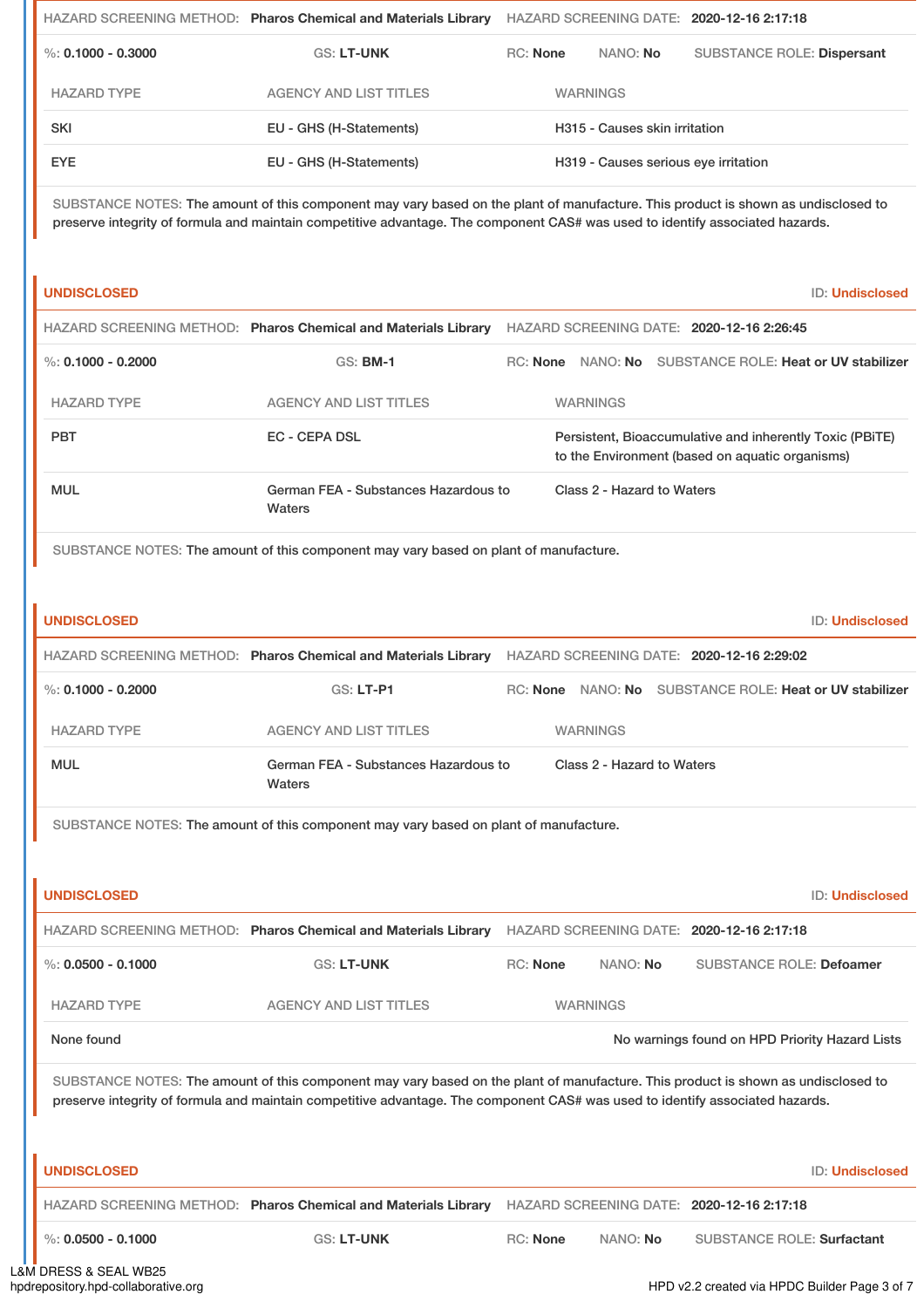HAZARD TYPE AGENCY AND LIST TITLES WARNINGS

None found Now arrings found on HPD Priority Hazard Lists

SUBSTANCE NOTES: The amount of this component may vary based on the plant of manufacture. This product is shown as undisclosed to preserve integrity of formula and maintain competitive advantage. The component CAS# was used to identify associated hazards.

| <b>UNDISCLOSED</b>   |                                                                |                 |                                      | <b>ID: Undisclosed</b>                    |
|----------------------|----------------------------------------------------------------|-----------------|--------------------------------------|-------------------------------------------|
|                      | HAZARD SCREENING METHOD: Pharos Chemical and Materials Library |                 |                                      | HAZARD SCREENING DATE: 2020-12-16 2:17:18 |
| %: $0.0500 - 0.1000$ | <b>GS: BM-2</b>                                                | <b>RC:</b> None | NANO: No                             | <b>SUBSTANCE ROLE: Surfactant</b>         |
| <b>HAZARD TYPE</b>   | AGENCY AND LIST TITLES                                         |                 | <b>WARNINGS</b>                      |                                           |
| <b>END</b>           | <b>TEDX</b> - Potential Endocrine Disruptors                   |                 | <b>Potential Endocrine Disruptor</b> |                                           |
| <b>MUL</b>           | German FEA - Substances Hazardous to<br>Waters                 |                 | Class 2 - Hazard to Waters           |                                           |

SUBSTANCE NOTES: The amount of this component may vary based on the plant of manufacture. This product is shown as undisclosed to preserve integrity of formula and maintain competitive advantage. The component CAS# was used to identify associated hazards.

|                      | HAZARD SCREENING METHOD: Pharos Chemical and Materials Library HAZARD SCREENING DATE: 2020-12-16 2:17:19 |                 |                 |                                      |                                                             |
|----------------------|----------------------------------------------------------------------------------------------------------|-----------------|-----------------|--------------------------------------|-------------------------------------------------------------|
| %: $0.0300 - 0.0500$ | <b>GS: BM-2</b>                                                                                          | <b>RC: None</b> |                 | NANO: No                             | <b>SUBSTANCE ROLE: Biocide</b>                              |
| <b>HAZARD TYPE</b>   | <b>AGENCY AND LIST TITLES</b>                                                                            |                 | <b>WARNINGS</b> |                                      |                                                             |
| <b>AQU</b>           | EU - GHS (H-Statements)                                                                                  |                 |                 | H400 - Very toxic to aquatic life    |                                                             |
| <b>AQU</b>           | EU - GHS (H-Statements)                                                                                  |                 |                 |                                      | H410 - Very toxic to aquatic life with long lasting effects |
| <b>END</b>           | <b>TEDX - Potential Endocrine Disruptors</b>                                                             |                 |                 | <b>Potential Endocrine Disruptor</b> |                                                             |
| <b>SKI</b>           | <b>MAK</b>                                                                                               |                 |                 |                                      | Sensitizing Substance Sh - Danger of skin sensitization     |
| <b>MUL</b>           | German FEA - Substances Hazardous to<br>Waters                                                           |                 |                 | Class 3 - Severe Hazard to Waters    |                                                             |
| <b>MAM</b>           | EU - GHS (H-Statements)                                                                                  |                 |                 | H301 - Toxic if swallowed            |                                                             |
| <b>MAM</b>           | EU - GHS (H-Statements)                                                                                  |                 |                 | H311 - Toxic in contact with skin    |                                                             |
| <b>SKI</b>           | EU - GHS (H-Statements)                                                                                  |                 |                 |                                      | H314 - Causes severe skin burns and eye damage              |
| <b>MAM</b>           | EU - GHS (H-Statements)                                                                                  |                 |                 | H330 - Fatal if inhaled              |                                                             |
| <b>SKI</b>           | EU - GHS (H-Statements)                                                                                  |                 |                 |                                      | H317 - May cause an allergic skin reaction                  |
| <b>EYE</b>           | EU - GHS (H-Statements)                                                                                  |                 |                 | H318 - Causes serious eye damage     |                                                             |

SUBSTANCE NOTES: The amount of this component may vary based on plant of manufacture. This product is shown as undisclosed to preserve integrity of formula and maintain competitive advantage. The component CAS# was used to identify associated hazards.

**UNDISCLOSED** ID: **Undisclosed**

**ID: Undisclosed** 

HAZARD SCREENING METHOD: **Pharos Chemical and Materials Library** HAZARD SCREENING DATE: **2020-12-16 2:17:19**

%: **0.0100 - 0.0200** GS: **LT-UNK** RC: **None** NANO: **No** SUBSTANCE ROLE: **Dispersant**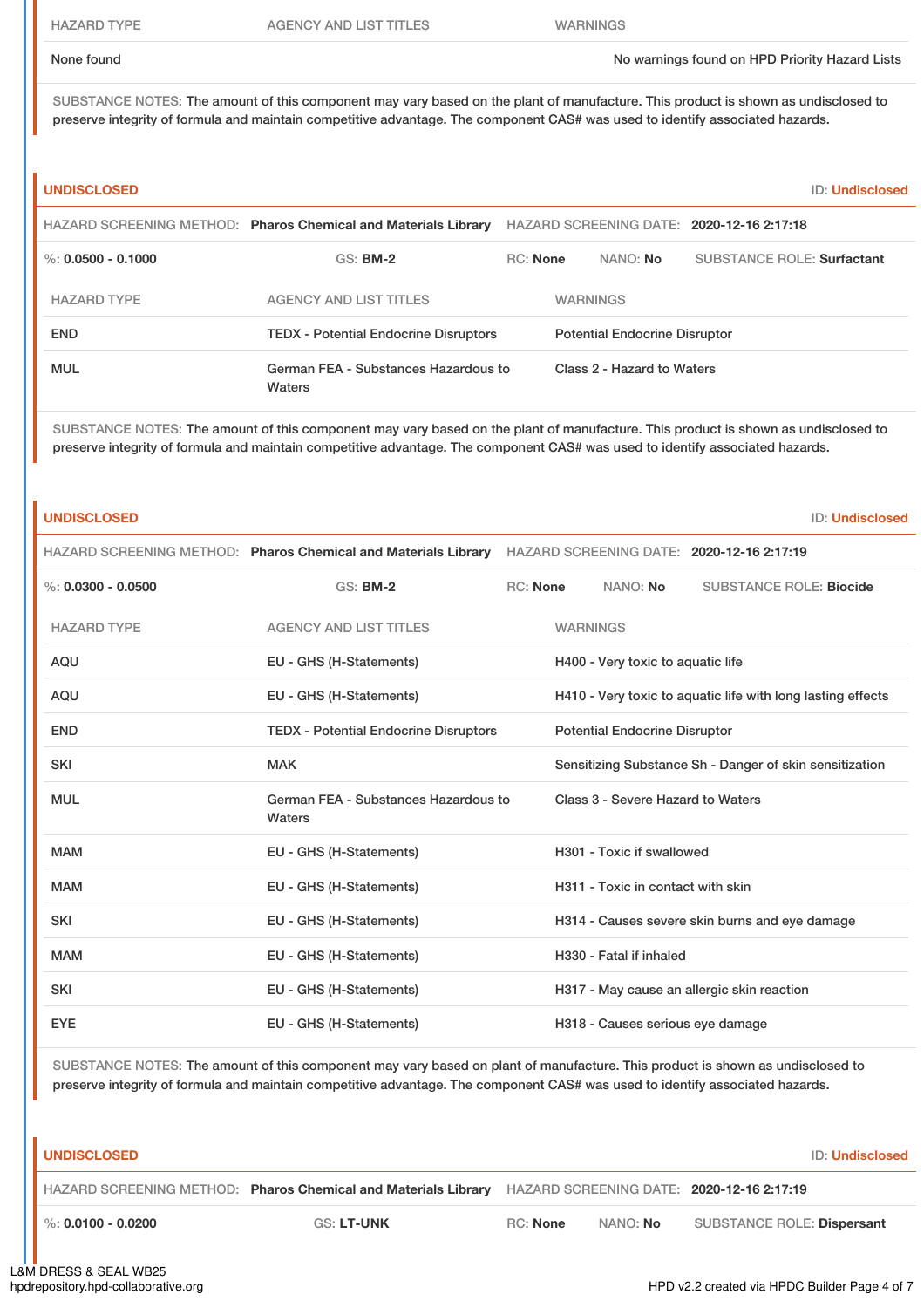None found Now the Priority Hazard Lists and No warnings found on HPD Priority Hazard Lists

SUBSTANCE NOTES: The amount of this component may vary based on the plant of manufacture. This product is shown as undisclosed to preserve integrity of formula and maintain competitive advantage. The component CAS# was used to identify associated hazards.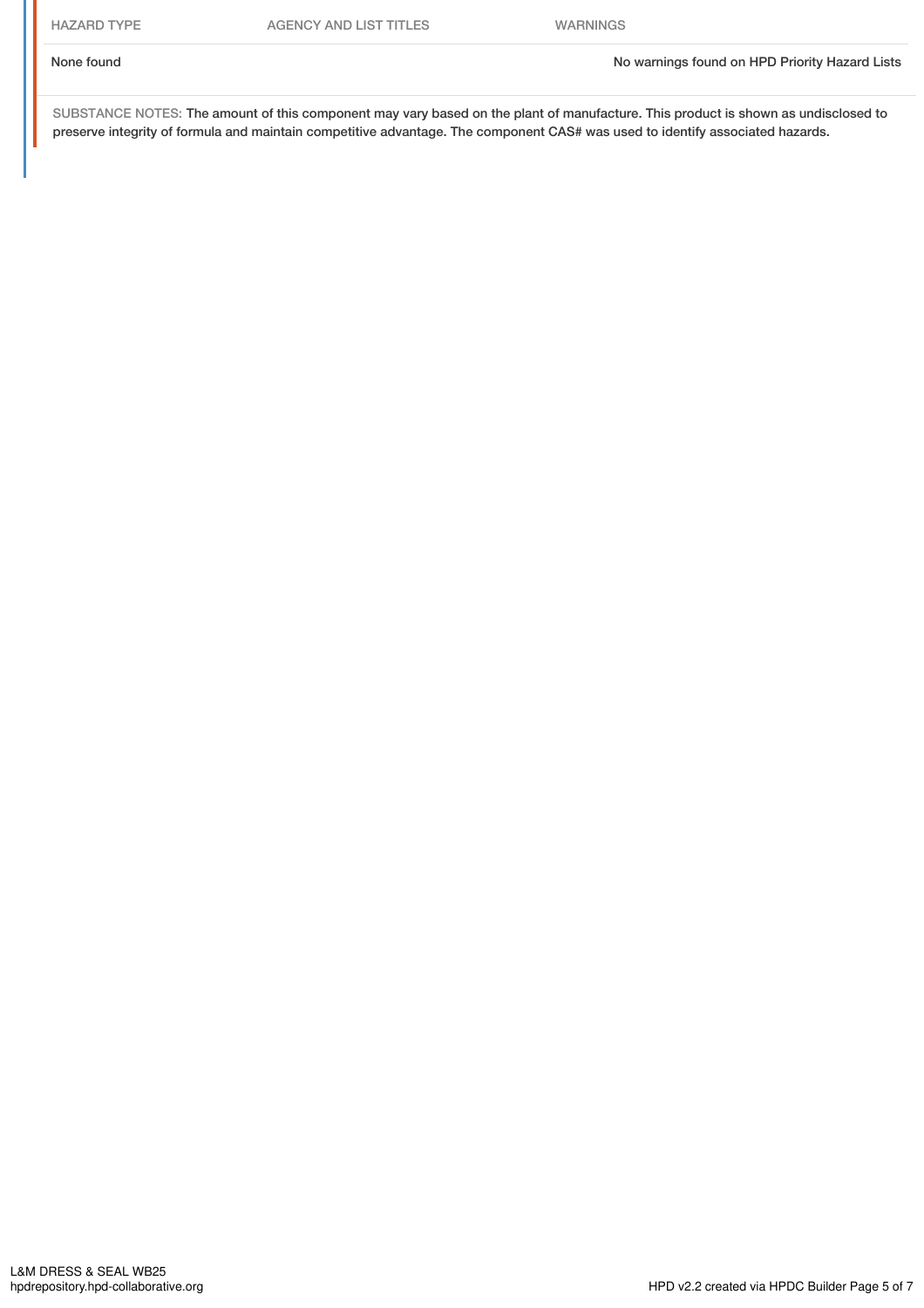This section lists applicable certification and standards compliance information for VOC emissions and VOC content. Other types of health or *environmental performance testing or certifications completed for the product may be provided.*

| <b>VOC EMISSIONS</b>                                                                                                                                                                                                  | N/A                                                                                            |  |  |  |  |
|-----------------------------------------------------------------------------------------------------------------------------------------------------------------------------------------------------------------------|------------------------------------------------------------------------------------------------|--|--|--|--|
| CERTIFYING PARTY: Self-declared<br><b>APPLICABLE FACILITIES: Applies to All Facilities.</b><br><b>CERTIFICATE URL:</b>                                                                                                | <b>ISSUE DATE: 2020-10-</b><br><b>EXPIRY DATE:</b><br><b>CERTIFIER OR LAB: LATICRETE</b><br>12 |  |  |  |  |
| CERTIFICATION AND COMPLIANCE NOTES: L&M™ DRESS & SEAL WB25™ has not been tested for VOC emissions.                                                                                                                    |                                                                                                |  |  |  |  |
| <b>VOC CONTENT</b>                                                                                                                                                                                                    | <b>TDS 251 "Low VOC LATICRETE Products"</b>                                                    |  |  |  |  |
| CERTIFYING PARTY: Self-declared<br><b>APPLICABLE FACILITIES: Applies to All Facilities</b><br><b>CERTIFICATE URL:</b><br>https://cdn.laticrete.com/~/media/support-and-<br>downloads/technical-datasheets/tds251.ashx | <b>ISSUE DATE: 2020-08-</b><br><b>EXPIRY DATE:</b><br><b>CERTIFIER OR LAB: LATICRETE</b><br>12 |  |  |  |  |
| CERTIFICATION AND COMPLIANCE NOTES: L&M™ DRESS & SEAL WB30™ does not meet LEED v4.1 "Low Emitting Materials" VOC content<br>requirements per SCAQMD Rule 1113 (Sealers).                                              |                                                                                                |  |  |  |  |

# **H** Section 4: Accessories

This section lists related products or materials that the manufacturer requires or recommends for installation (such as adhesives or fasteners), maintenance, cleaning, or operations. For information relating to the contents of these related products, refer to their applicable Health Product *Declarations, if available.*

No accessories are required for this product.

# **Section 5: General Notes**

L&M™ DRESS & SEAL WB25™ meets the Living Building Challenge v4.0 requirement that the product does not contain any of the Red Listed Materials or Chemicals. Specifically, L&M DRESS & SEAL WB25 does not contain the following: Antimicrobials (marketed with a health claim) •Alkylphenols and related compounds •Asbestos •Bisphenol A (BPA) and structural analogues •California Banned Solvents •Chlorinated Polymers, including Chlorinated polyethylene (CPE), Chlorinated Polyvinyl Chloride (CPVC), Chloroprene (neoprene monomer), Chlorosulfonated polyethylene (CSPE), Polyvinylidiene chloride (PVDC), and Polyvinyl Chloride (PVC) •Chlorobenzenes •Chlorofluorocarbons (CFCs) & Hydrochlorofluorocarbons (HCFCs) •Formaldehyde (added) • Monomeric, polymeric and organo-phosphate halogenated flame retardants (HFRs) •Organotin Compounds •Perfluorinated Compounds (PFCs) •Phthalates (orthophthalates) •Polychlorinated Biphenyls (PCBs) •Polycyclic Aromatic Hydrocarbons (PAH) •Short-Chain and Medium-Chain Chlorinated Paraffins •Toxic Heavy Metals - Arsenic, Cadmium, Chromium, Lead (added), and Mercury •Wood treatments containing Creosote, Arsenic or Pentachlorophenol. See Section 1 for Volatile Organic Compounds (VOC) (wet applied products) information.